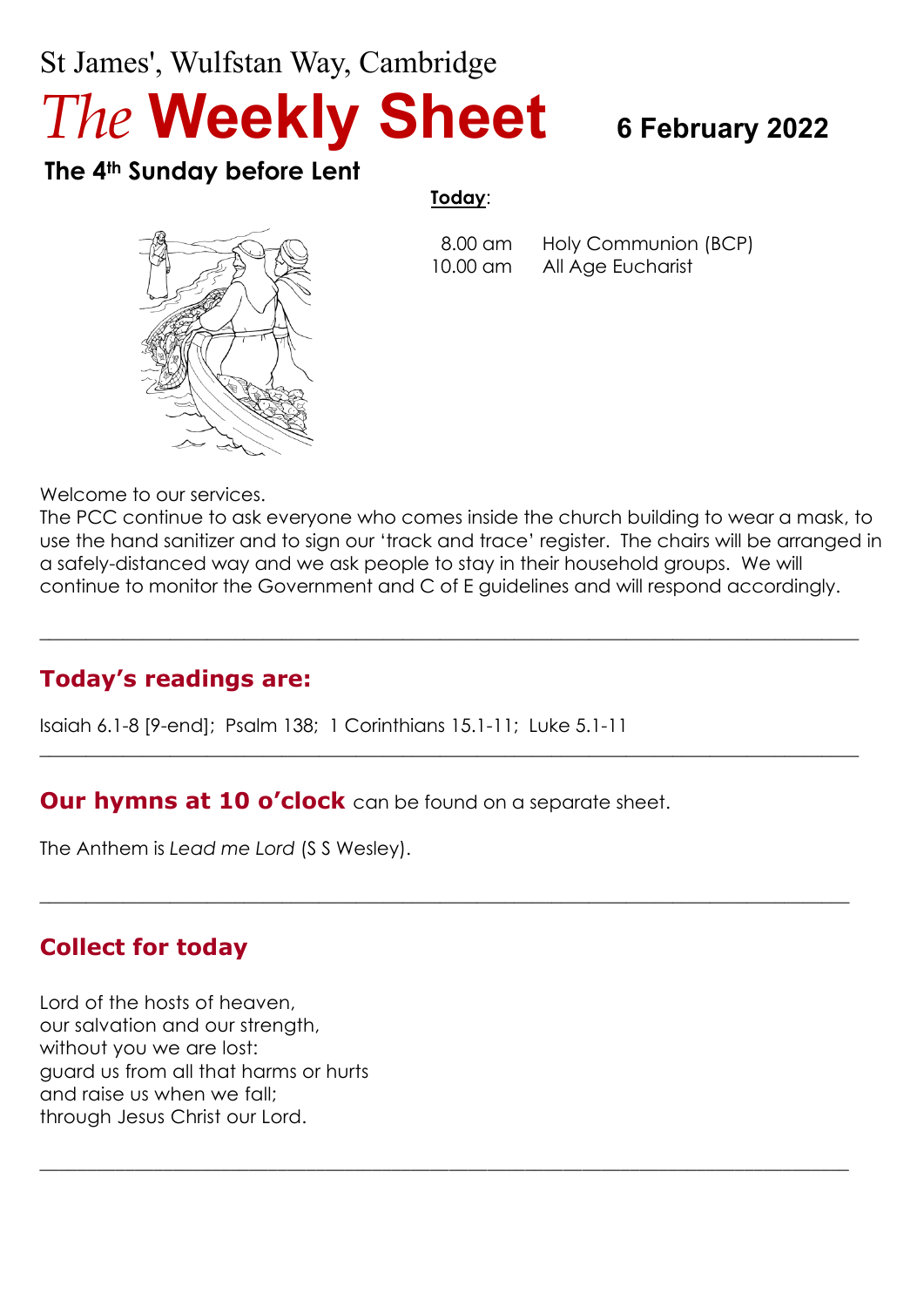# **This week:**

| Monday 7th    | 9.15 am  | Morning Prayer in Church                     |
|---------------|----------|----------------------------------------------|
|               | 10.00 am | Meditation Group in the Study Centre         |
| Wednesday 9th | 10.15 am | Eucharist in Church                          |
| Friday 11th   | 9.15 am  | Morning Prayer in Church                     |
|               |          | 1.30 pm Funeral in church for Anne Pammenter |
|               |          |                                              |

#### **Dates for your Diary:**

Monday 14<sup>th</sup> 12 noon Holiday lunch club Sunday 20<sup>th</sup> 8.00 am Linda Appleby will be selling her book of poems & 10.00 am 'Harvest' after both services

#### **Isaiah 6.1-8 [9-end]**

#### **A Vision of God in the Temple**

In the year that King Uzziah died, I saw the Lord sitting on a throne, high and lofty; and the hem of his robe filled the temple. Seraphs were in attendance above him; each had six wings: with two they covered their faces, and with two they covered their feet, and with two they flew. And one called to another and said:

 $\_$  , and the set of the set of the set of the set of the set of the set of the set of the set of the set of the set of the set of the set of the set of the set of the set of the set of the set of the set of the set of th

'Holy, holy, holy is the LORD of hosts;

the whole earth is full of his glory.'

The pivots on the thresholds shook at the voices of those who called, and the house filled with smoke. And I said: 'Woe is me! I am lost, for I am a man of unclean lips, and I live among a people of unclean lips; yet my eyes have seen the King, the LORD of hosts!'

Then one of the seraphs flew to me, holding a live coal that had been taken from the altar with a pair of tongs. The seraph touched my mouth with it and said: 'Now that this has touched your lips, your guilt has departed and your sin is blotted out.' Then I heard the voice of the Lord saying, 'Whom shall I send, and who will go for us?' And I said, 'Here am I; send me!'[ And he said, 'Go and say to this people:

"Keep listening, but do not comprehend;

keep looking, but do not understand."

Make the mind of this people dull,

and stop their ears,

and shut their eyes,

so that they may not look with their eyes,

and listen with their ears,

and comprehend with their minds,

and turn and be healed.'

Then I said, 'How long, O Lord?' And he said:

'Until cities lie waste

without inhabitant,

and houses without people,

and the land is utterly desolate;

until the LORD sends everyone far away,

and vast is the emptiness in the midst of the land.

Even if a tenth part remains in it,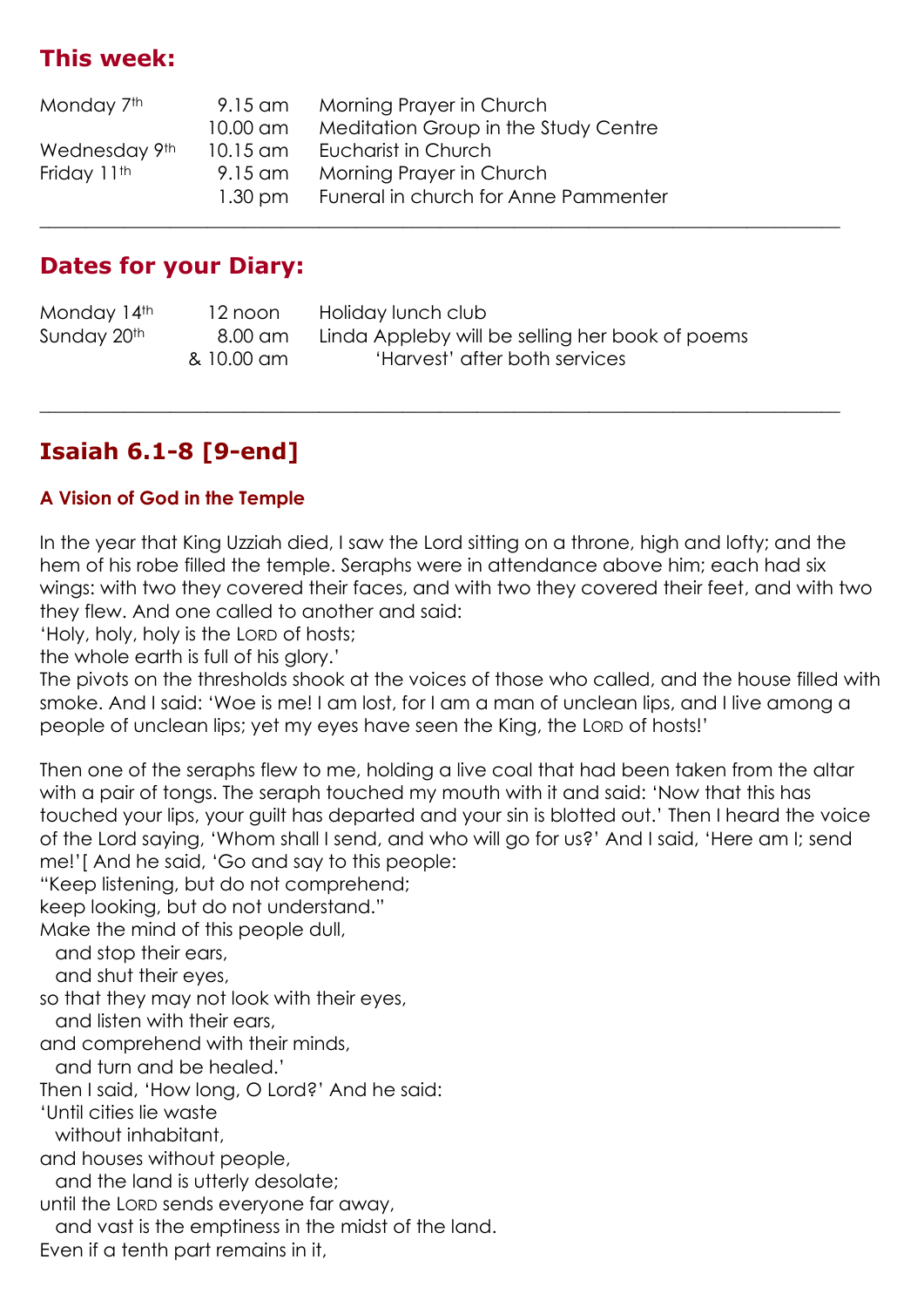it will be burned again, like a terebinth or an oak whose stump remains standing when it is felled.' The holy seed is its stump.

#### **Psalm 138**

I will give thanks to you, O Lord, with my / whole / heart; before the gods will / I sing / praise to / you. I will bow down towards your holy temple and praise your name, because of your / love and / faithfulness; for you have glorified your name / and your / word above / all things. In the day that I called to you, you / answered / me; you / put new / strength in my / soul. All the kings of the earth shall / praise you, O / Lord, for they have / heard the / words of your / mouth. They shall sing of the / ways of the / Lord, that great is the / glory / of the / Lord. Though the Lord be high, he watches / over the / lowly; as for the proud, he re/gards them / from a/far. Though I walk in the midst of trouble, / you will pre/serve me; you will stretch forth your hand against the fury of my enemies; / your right / hand will / save me. The Lord shall make good his / purpose / for me; your loving-kindness, O Lord, endures for ever; for/sake not the / work of your / hands.

 $\_$  , and the set of the set of the set of the set of the set of the set of the set of the set of the set of the set of the set of the set of the set of the set of the set of the set of the set of the set of the set of th

# **1 Corinthians 15.1-11**

#### **The Resurrection of Christ**

Now I should remind you, brothers and sisters, of the good news that I proclaimed to you, which you in turn received, in which also you stand, through which also you are being saved, if you hold firmly to the message that I proclaimed to you—unless you have come to believe in vain.

\_\_\_\_\_\_\_\_\_\_\_\_\_\_\_\_\_\_\_\_\_\_\_\_\_\_\_\_\_\_\_\_\_\_\_\_\_\_\_\_\_\_\_\_\_\_\_\_\_\_\_\_\_\_\_

For I handed on to you as of first importance what I in turn had received: that Christ died for our sins in accordance with the scriptures, and that he was buried, and that he was raised on the third day in accordance with the scriptures, and that he appeared to Cephas, then to the twelve. Then he appeared to more than five hundred brothers and sisters at one time, most of whom are still alive, though some have died. Then he appeared to James, then to all the apostles. Last of all, as to someone untimely born, he appeared also to me. For I am the least of the apostles, unfit to be called an apostle, because I persecuted the church of God. But by the grace of God I am what I am, and his grace towards me has not been in vain. On the contrary, I worked harder than any of them—though it was not I, but the grace of God that is with me. Whether then it was I or they, so we proclaim and so you have come to believe.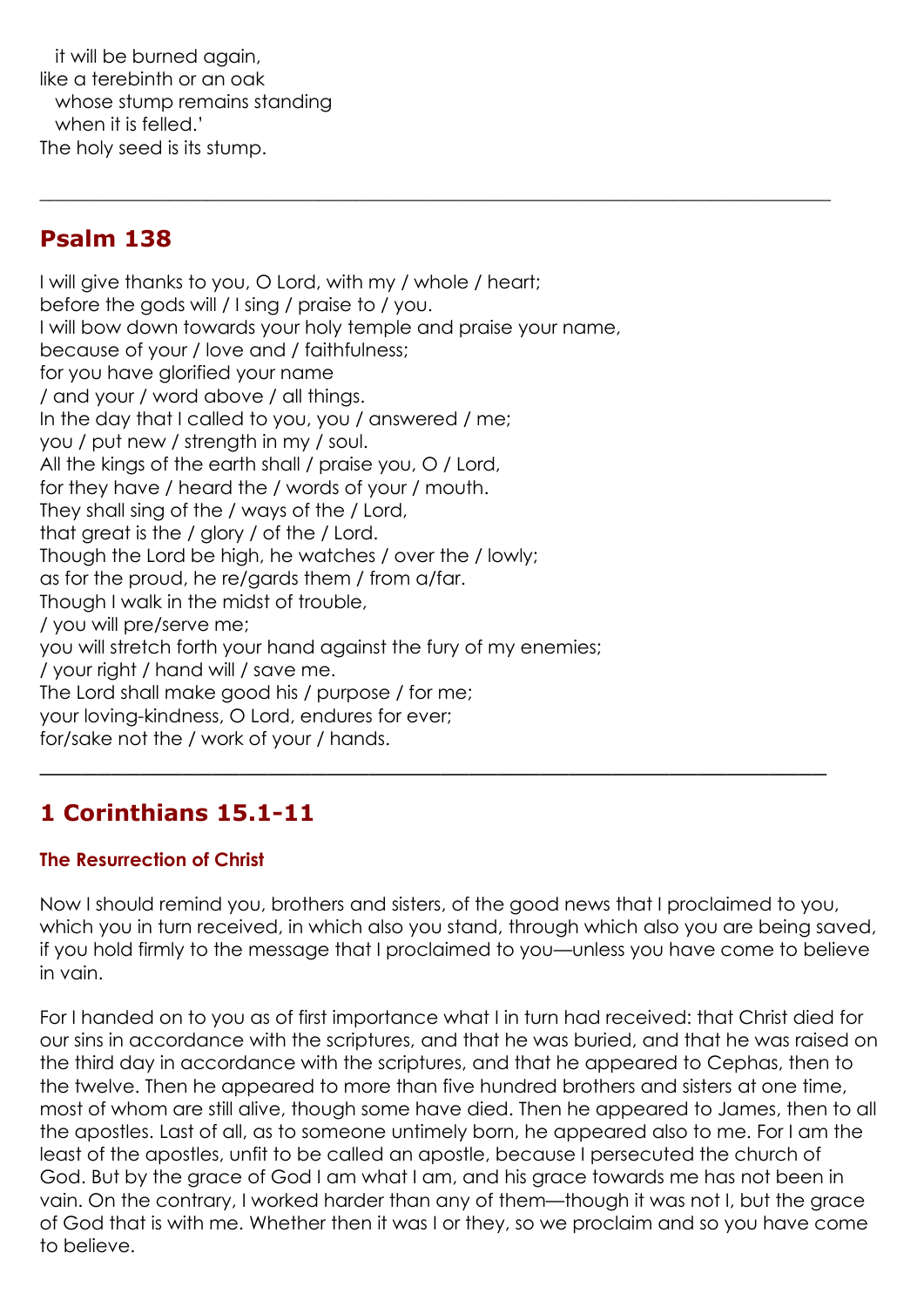#### **Luke 5.1-11**

#### **Jesus Calls the First Disciples**

Once while Jesus was standing beside the lake of Gennesaret, and the crowd was pressing in on him to hear the word of God, he saw two boats there at the shore of the lake; the fishermen had gone out of them and were washing their nets. He got into one of the boats, the one belonging to Simon, and asked him to put out a little way from the shore. Then he sat down and taught the crowds from the boat. When he had finished speaking, he said to Simon, 'Put out into the deep water and let down your nets for a catch.' Simon answered, 'Master, we have worked all night long but have caught nothing. Yet if you say so, I will let down the nets.' When they had done this, they caught so many fish that their nets were beginning to break. So they signalled to their partners in the other boat to come and help them. And they came and filled both boats, so that they began to sink. But when Simon Peter saw it, he fell down at Jesus' knees, saying, 'Go away from me, Lord, for I am a sinful man!' For he and all who were with him were amazed at the catch of fish that they had taken; and so also were James and John, sons of Zebedee, who were partners with Simon. Then Jesus said to Simon, 'Do not be afraid; from now on you will be catching people.' When they had brought their boats to shore, they left everything and followed him.

#### **Readings for next Sunday, 13 February 2022 (3rd Sunday before Lent)**

\_\_\_\_\_\_\_\_\_\_\_\_\_\_\_\_\_\_\_\_\_\_\_\_\_\_\_\_\_\_\_\_\_\_\_\_\_\_\_\_\_\_\_\_\_\_\_\_\_\_\_\_\_\_\_\_\_

\_\_\_\_\_\_\_\_\_\_\_\_\_\_\_\_\_\_\_\_\_\_\_\_\_\_\_\_\_\_\_\_\_\_\_\_\_\_\_\_\_\_\_\_\_\_\_\_\_\_\_\_\_\_\_\_\_\_

Jeremiah 17.5-10; Psalm 1; 1 Corinthians 15.12-20; Luke 6.17-26

The **funeral for Anne Pammenter** will be in church, this Friday (11th) at 1.30 pm.

We will be holding a **holiday lunch club** on Monday 14 February, 12 noon – 1 pm, and need volunteers to help. If you are around and can offer your support, please let Steve know.

We would very much like to regularly offer **tea and coffee after our 10 o'clock services**, starting as soon as possible, but are looking for more volunteers so that we can put a rota together. Please speak to Steve.

We are also looking for more support with **teas and coffees on Saturday mornings at the Food Hub.** We would like to reinstate our community coffee-style format in March but in the meantime we are continuing to serve refreshments to people whilst they queue. Again, let Steve know please if you can help.

**Linda Appleby will be selling her poetry book 'Harvest'** after both the 8 o'clock and 10 o'clock services on Sunday 20 February. The book costs £5 and Linda will give some of the proceeds to St James'.

**Steve (the vicar) is running the Cambridge Half Marathon** on Sunday 6 March and will be running to raise funds for St James Church. Visit his JustGiving page here to make a donation: https://www.justgiving.com/crowdfunding/steven-rothwell Thank you!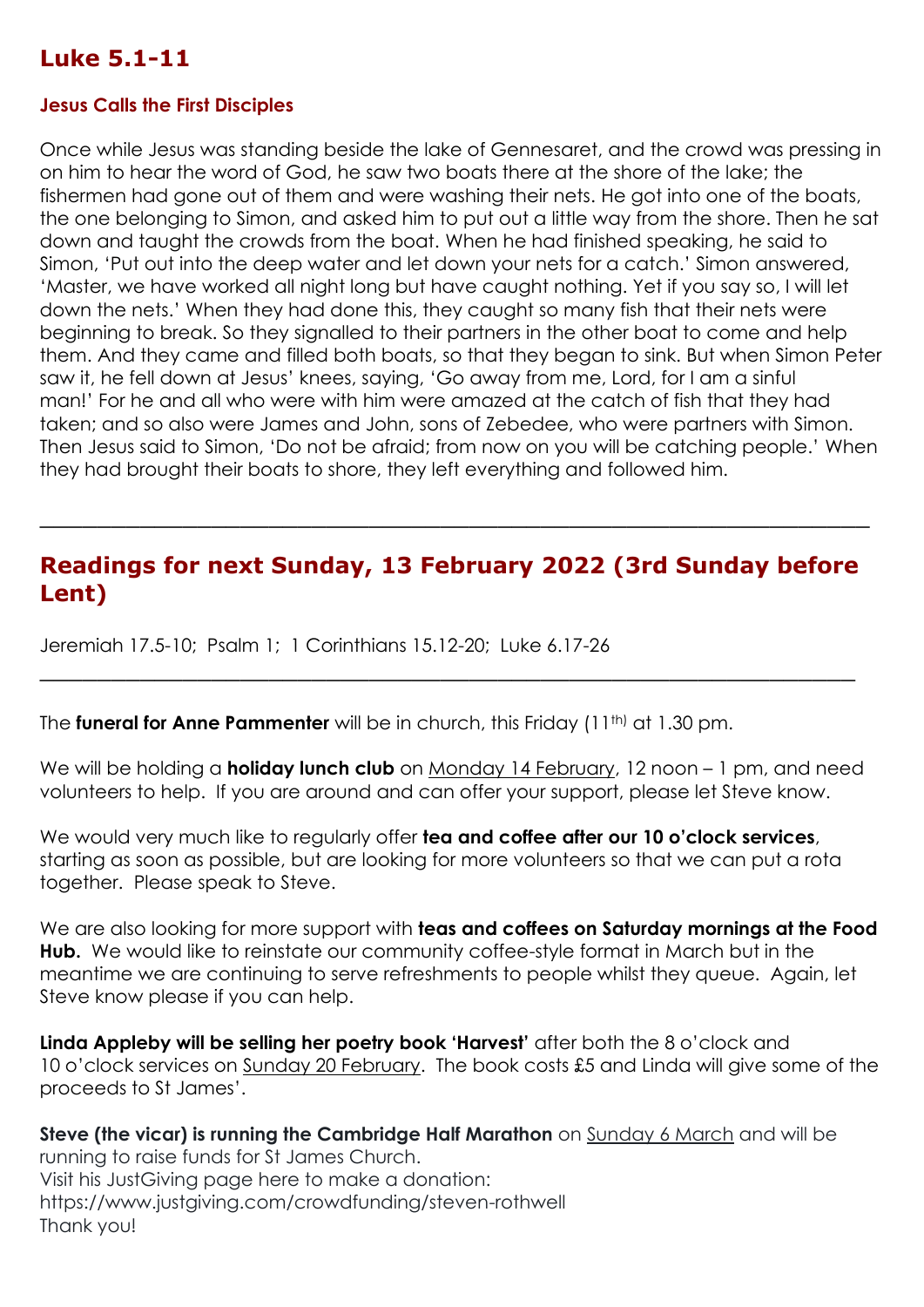Now that the Plan B guidelines have been lifted **Caroline will be back in the office** on Wednesday and Thursday mornings, and working from home on Monday mornings.

 $\_$  , and the set of the set of the set of the set of the set of the set of the set of the set of the set of the set of the set of the set of the set of the set of the set of the set of the set of the set of the set of th

The **Food Hub** is open again regularly on Saturdays, 10.30 – 12 noon.